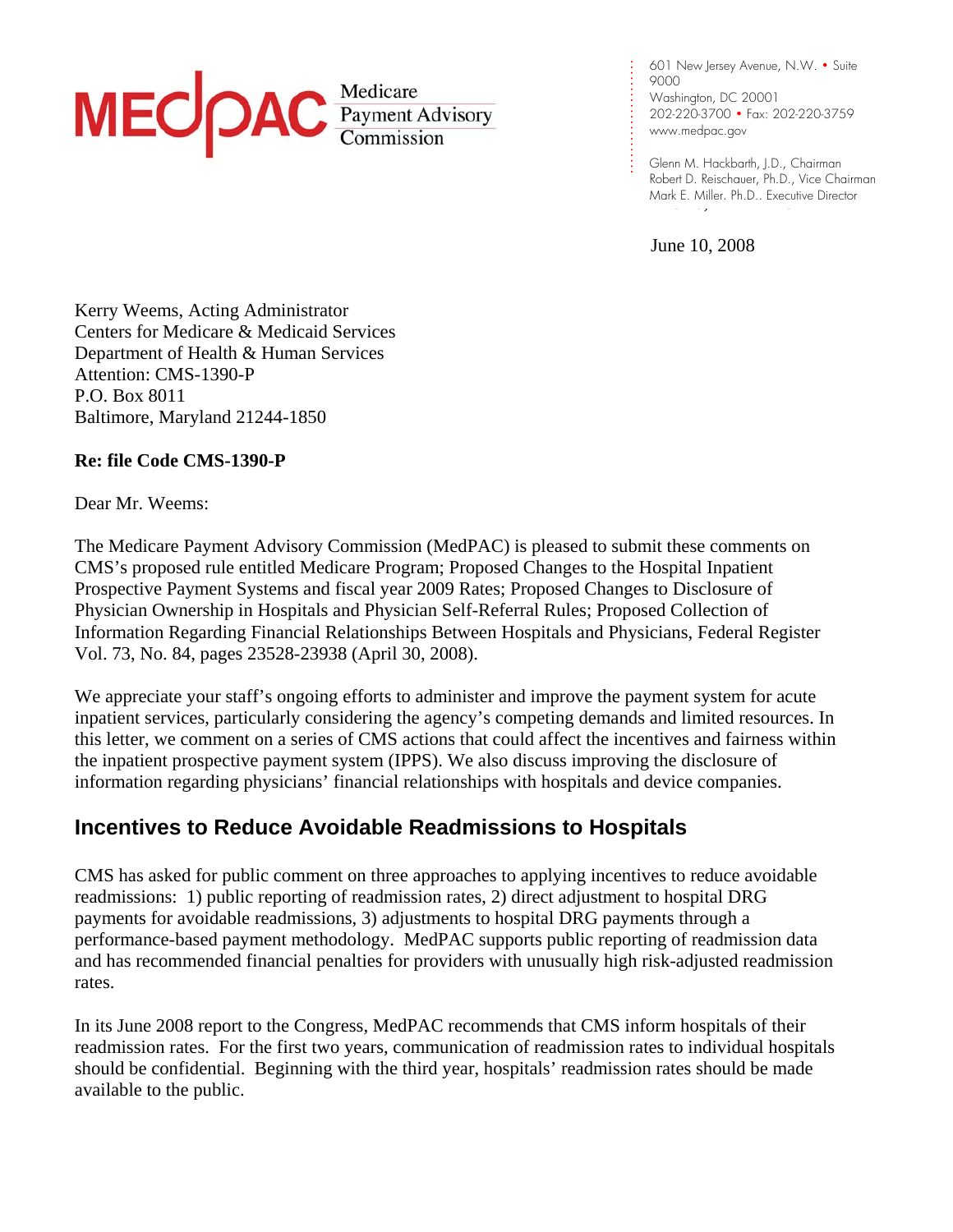Information disclosure alone, however, may not be sufficient to fully motivate and sustain change. Therefore, the Commission also recommends changing hospitals' payments to hold providers financially accountable for service use around a hospitalization episode. Specifically, MedPAC recommends that Medicare reduce payment to hospitals with relatively high, risk-adjusted readmission rates for select conditions. The Commission recommends that this payment change be made in tandem with a previously recommended change in law to allow hospitals and physicians to share in the savings that result from reengineering inefficient care processes (see our comments on gainsharing below). Because avoidable readmissions present a significant opportunity to improve patient care while reducing costs, we believe that a readmission policy can stand on its own rather than being only one component of a P4P composite score.

# **MS-DRG Case-mix Documentation and Coding Adjustment**

We concur with CMS's conclusions about the need for, and application of, counterbalancing adjustments to offset the effects on payments associated with improvements in medical record documentation and diagnosis coding. The implementation of Medicare severity diagnosis related groups (MS-DRGs) in 2008 gives hospitals a financial incentive to improve medical record documentation and coding to more fully account for each patient's severity of illness. We expect documentation to improve and reported severity levels to increase. To avoid unwarranted increases in payments due to the effects of improvements in reported severity, CMS should make a counterbalancing reduction in prospective payment rates and hospital-specific rates for all hospitals paid based on their reported case mix. This includes all hospitals that are paid under the IPPS.

# **Refinement of cost-based weights for MS-DRGs**

 We commend CMS for its proposal to complete the three-year transition from charge- to cost-based weights that began in fiscal year 2007 and the two-year transition from CMS DRGs to MS-DRGs that began in fiscal year 2008. Under this proposal, MS-DRGs would be fully implemented in fiscal year 2009 and the relative weights would be based entirely on the estimated costs of furnishing care in each patient category. As we indicated in our letter in response to last year's proposed rule (dated June 11, 2007), the evidence that we have examined demonstrates that these changes will substantially improve payment accuracy under the hospital inpatient prospective payment system.

#### **Opportunities for further refinement of cost-based relative weights**

 CMS has not proposed any further refinements to the data and methods that it uses to calculate and recalibrate cost-based relative weights for fiscal year 2009. However, CMS is soliciting comments on the findings described in two recent reports from RTI International, Inc., and the RAND Corporation. We believe that these reports identify significant opportunities for CMS to adopt long- and short-term refinements to the current data and methods it uses for calculating cost-based relative weights for MS- DRGs.

 RTI systematically evaluated sources of, and potential remedies for, aggregation bias (also called charge compression), which occurs when groups of services that hospitals mark up differently are aggregated together. When this happens, CMS's cost estimate for a group of services—derived by multiplying the claim service charges for the group by the overall average cost-to-charge ratio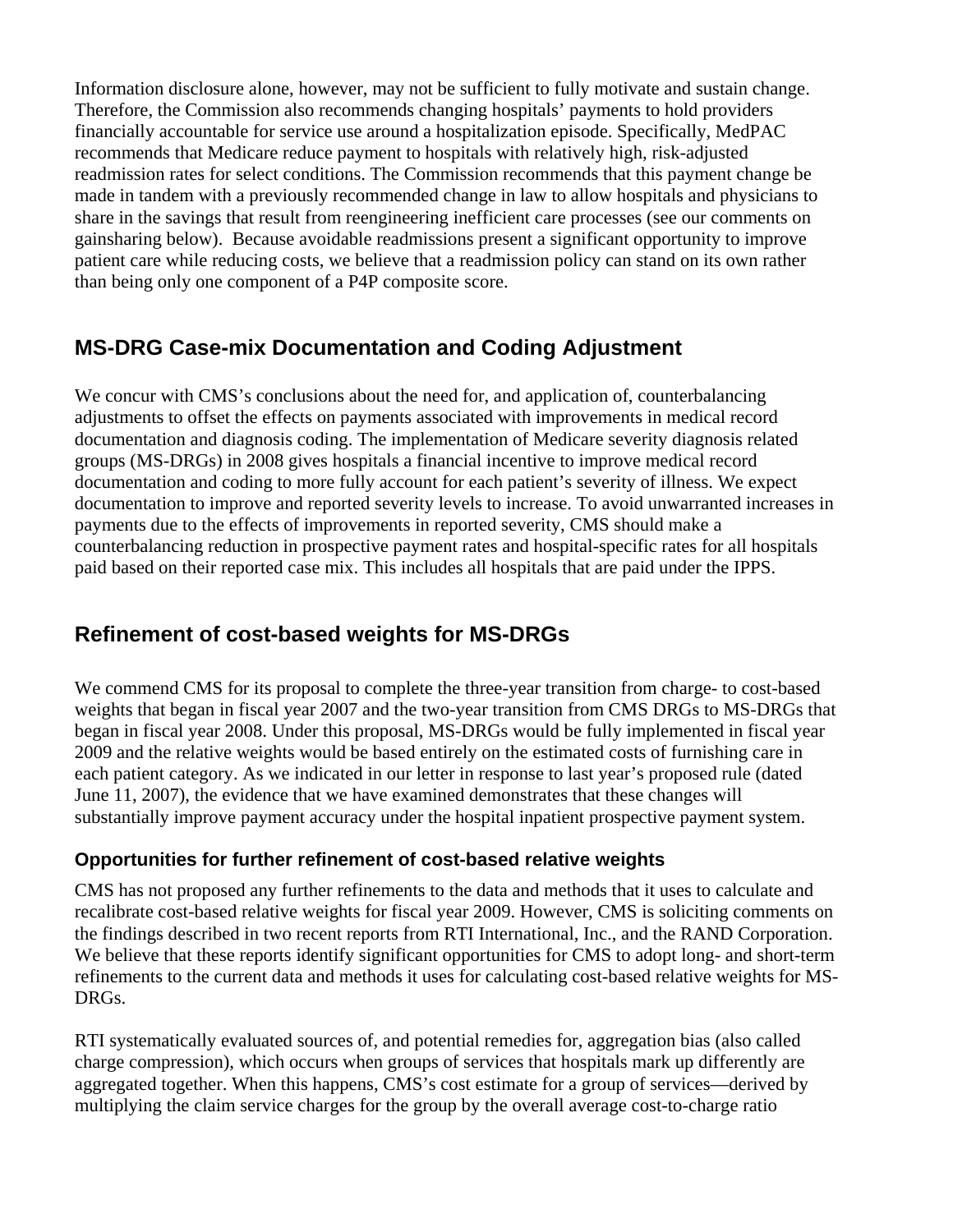(CCR)—overstates costs for services with high markups and understates costs for services with low markups. The main problem is that the current cost report—the source for the national CCRs that CMS uses to estimate costs for different services—does not break out all of the groups of services for which hospitals use different mark ups.

 MedPAC believes that improving the accuracy and fairness of the MS-DRG weights is a critically important goal. RTI's report offers strong evidence about the need to update the annual cost report by adding new revenue center lines, and make conforming changes in the breakout of claim service charges in the MedPAR file. Adding only one new revenue center line for devices and implants as proposed, however, will not ensure equity across types of services, and it may impair payment accuracy for some MS-DRGs by correcting only one source of bias among several that are now partially offsetting. In the longer-term, adding as many as seven new revenue center lines to the cost report and using conforming groups of service charges in the MedPAR file will improve both the fairness and accuracy of the weights. But these refinements will take at least three years to bear fruit. In the meantime, we believe that CMS can achieve most of the desired improvements by using RTI's regression-based estimates to determine national cost-to-charge ratios for subgroups of drugs, supplies, and radiology services.

As discussed more fully below, we recommend that you:

- Adopt the line reassignments developed by RTI to correct errors in the cost report data that will be used in calculating the final MS-DRG relative weights for fiscal year 2009. The line reassignments correct errors in the assignments of charges and costs reported by many hospitals for non-standard revenue center lines on their annual costs reports. CMS should apply these corrections to the cost report data before calculating national cost-to-charge ratios (CCRs) for the revenue center groupings it uses to estimate costs per case for each MS-DRG (see the third item below).
- Adopt the RTI-recommended reclassification of MedPAR intermediate care charges from the critical care revenue center group to the routine care revenue center group. This action would correct a mismatch in the assignment of intermediate care charges between the cost report (where they are grouped with routine care charges) and the MedPAR file (where they are grouped with critical care charges).
- As a short-term step to ameliorate the effects on the weights from aggregation bias, adopt the revised regression-based CCR estimates developed by RTI to calculate national CCRs for seven additional revenue centers in the drugs, supplies, and radiology revenue center groups. As a necessary related step, CMS would have to re-generate the MedPAR file with an expanded breakdown of revenue codes to get charge groups that match the expanded list of revenue center groups. These actions would increase the number of revenue center groups from the current 15 to 22. The increase in the number of revenue groups would reduce biases in estimated costs caused by grouping services with different markups together, thereby improving the accuracy of the cost estimates that are the foundation of the MS-DRG relative weights.
- As a longer-term step to improve the accuracy of the cost and charge information that hospitals provide on their annual cost reports, add several other new revenue center lines in addition to the new line proposed for devices and implants. We commend CMS for undertaking a comprehensive review of the current cost reporting form and accompanying instructions, and for proposing to add a new line to break out costly devices and implants from other supplies charged to patients. However, the regression-based CCR estimates in the RTI report demonstrate convincingly that additional lines are also needed for drugs that require additional detailed coding (mostly chemotherapy agents), CT scans, MRI scans, and cardiac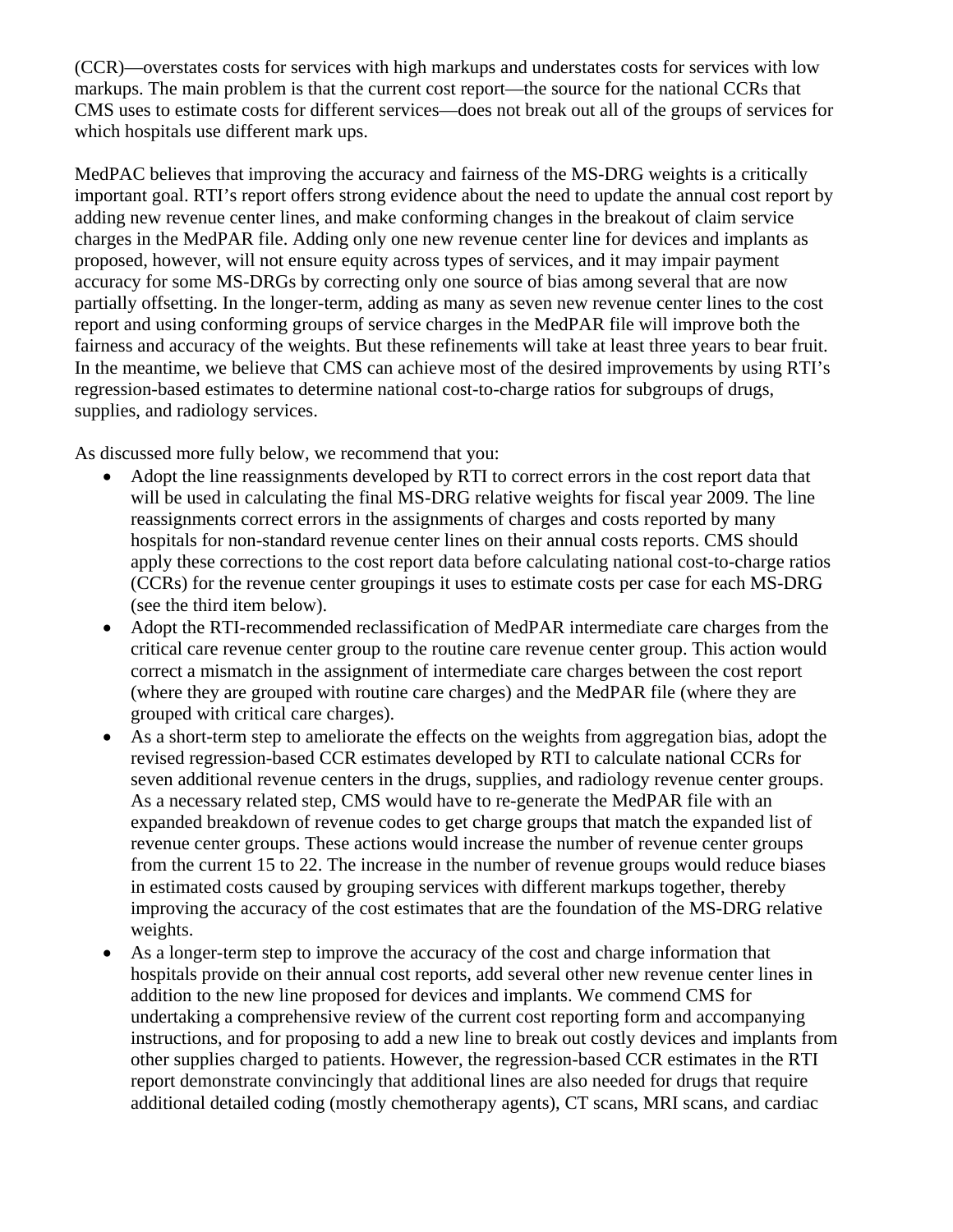catheterization. These additional lines are needed to distinguish services that hospitals tend to mark up differently within existing revenue centers. For example, RTI shows that CT scans have a significantly higher markup than most other radiology services. Consequently, using the overall radiology CCR causes CMS to overestimate the cost of these services. Adding a separate line for CT scans would permit hospitals to separate charges and costs for these services, thereby correcting this problem. In aggregate, these additions would enable CMS to permanently reduce aggregation biases and estimate relative weights more accurately in the future.

- As a related longer-term step, CMS should make the categories of charges in the MedPAR file at least consistent with the 23 revenue center groups RTI has identified (including cardiac catheterization). This is feasible because the MedPAR file is derived from a claims data set that has charges broken down by detailed revenue codes that RTI aggregated to match the 23 revenue center groups used in its study.
- Based on the findings of the RAND report, revise the method of standardizing claim charges to remove the effects of factors that affect hospitals' costs. Among other findings, the RAND report concludes that the current method of standardizing charges based on the hospital payment factors—the wage index and COLA, the indirect medical education adjustment (IME), and the disproportionate share adjustment (DSH)—over adjusts for the effects of these factors on hospitals' costs. The over-adjustment occurs because the current policy adjustments for the payment factors (especially the IME and DSH adjustments) substantially overstate the empirically estimated effects that they have on hospitals' average costs per case. CMS could avoid the resulting distortions in the relative weights by using empirically based estimates of the effects these f[a](#page-3-0)ctors have on hospitals' costs instead of the current policy adjustments.<sup>a</sup> MedPAC periodically makes such estimates and CMS also has done so in the past.

 In last year's final rule with comment period, CMS declined to adopt RTI-recommended regression based CCRs for subgroups of drugs, supplies, and radiology services for several reasons. One reason was that the scope of RTI's initial analysis was limited to inpatient charge and cost data (excluding outpatient charges and costs) and the effects of adopting regression-based national CCRs were evaluated using CMS DRGs rather than MS-DRGs. CMS was concerned that the CCR estimates based only on inpatient data might create inconsistencies between the financial incentives under the IPPS and incentives under the outpatient prospective payment system. CMS was also concerned that the CCR estimates might change substantially if they were re-estimated using both inpatient and outpatient charges and costs. Further, the initial analyses gave no indication of how regression-based CCRs might interact with MS-DRGs or with other policy changes that might be considered, such as alternative methods of standardizing costs in the process of calculating relative weights. Finally, RTI found substantial mismatches for many hospitals between the total charges they reported for specific services on their claims and the charges they reported for the same groups of services on their annual cost reports. CMS was concerned about the impact that little understood reporting mismatches might have on the accuracy of regression-based CCRs.

 To address these concerns, CMS contracted with RTI to expand its study of aggregation bias using charges and costs for both inpatient and outpatient services and MS-DRGs. When RTI examined hospitals' reporting of charges and costs for non-standard lines on their cost reports it found that many hospitals were assigning erroneous cost codes to indicate the types of services included on these lines.

 $\overline{a}$ 

<span id="page-3-0"></span><sup>&</sup>lt;sup>a</sup> Alternatively, CMS could adopt the hospital-specific relative value (HSRV) method of standardizing charges. (This method is discussed more fully in our comment letter, dated June 11, 2007, in response to last year's proposed rule.) Using the HSRV method, however, would require a substantial revision in the methods CMS now uses to calculate cost-based weights for MS-DRGs.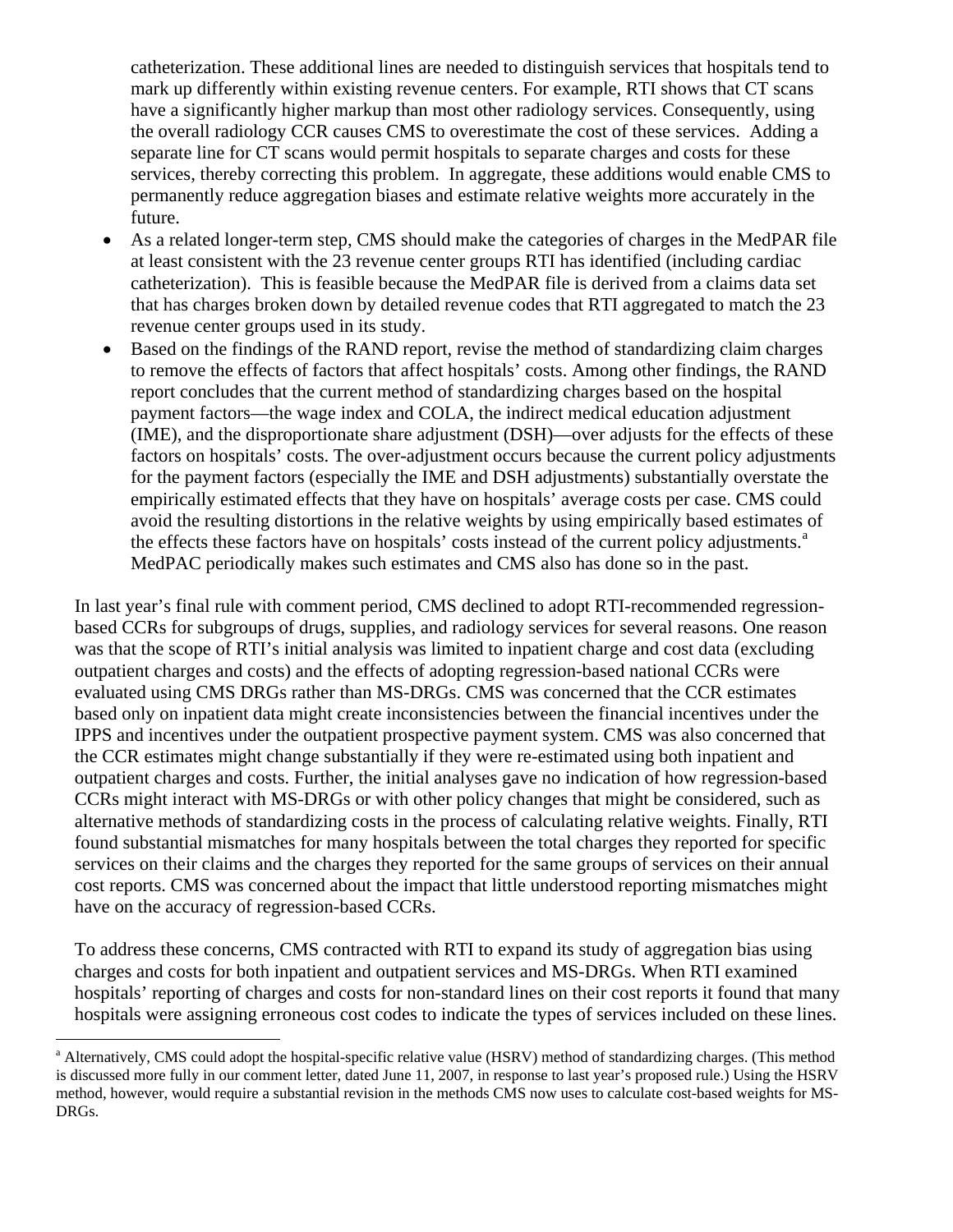(Many hospitals use non-standard lines to break out costs and charges for specific services, for example, cardiac catheterization or CT scanning.) RTI developed a method for reliably correcting the erroneous cost codes and reassigning the costs and charges on these lines. The reassignment of the costs and charges on these lines accounted for most of the observed mismatches between hospitals' charges reported on their claims and the charges they report for the same groups of services on their cost reports. Further, when RTI estimated regression-based CCRs based on combined inpatient and outpatient data (after reassignment of the non-standard lines), the results were strongly consistent with their earlier estimates based on inpatient data alone. In addition, the effects of adopting RTI's regression-based CCRs on the relative weights for MS-DRGs are similar to what RTI had estimated the effects would have been for CMS DRGs.

 As a result, most of the previous legitimate concerns about the accuracy and appropriateness of regression-based national CCRs appear to have been resolved. Therefore, CMS should adopt the regression-based CCRs most recently developed by RTI (except for those in cardiology, where RTI expressed some misgivings):doing so will achieve a substantial gain in payment accuracy for many MS-DRGs.

 One objection to adopting the regression-based CCRs might be that CMS has insufficient time to repeat all of the analysis carried out by RTI on the more recent claims and cost report data that CMS will use to develop the final MS-DRG weights for fiscal year 2009. We believe, however, that CMS could achieve essentially the same result without replicating RTI's methods. Instead, CMS would use relatively simple ratio techniques to adapt RTI's estimates to the newer CMS data. One way of doing that is as follows:

- First, CMS should adopt the non-standard line reassignments using the methods (and software program) that RTI developed.
- Then, CMS would generate a separate version of the MedPAR file that will be used to calculate the cost-based relative weights for MS-DRGs for the final rule. This version of the MedPAR file would have the target revenue codes (identified in the RTI interim report) broken out for specific items and services within the drugs, supplies, and radiology revenue centers.
- CMS would use the revised MedPAR file to group claim charges into 22 revenue center groups using 12 of the current 15 revenue center groups plus 10 groups that break out the drugs, supplies, and radiology revenue centers (3 groups for all other drugs, IV solutions, and detail coded drugs; 2 groups for all other supplies, and devices and implants; and 5 groups for all other radiology services, CT, MRI, therapeutic radiation, and nuclear medicine).
- Next, CMS would calculate national CCRs for each of the current 15 revenue groups using its current methods (but applied to cost report data that reflect the line reassignments).
- Then, CMS would calculate national CCRs for the 10 revenue center subgroups within drugs, supplies, and radiology using the RTI regression-based estimates. For example, to break out the national CCRs for the 5 subgroups within the radiology revenue center group CMS would:
	- o Calculate 5 ratios based on the RTI regression-based CCRs for the radiology revenue center subgroups (all other radiology services, CT scanning, MRI, radiation therapy, and nuclear medicine) relative to the original RTI-estimated national CCR for the broader radiology category.
	- o CMS would then multiply these 5 ratios by its own national overall CCR for the broad radiology revenue center group (from the previous step above) to get national CCRs for the 5 radiology revenue center subgroups that are consistent with the newer cost and charge data that CMS is using for the final rule.
	- o CMS would follow the same procedure to calculate regression-based CCRs for the 3 subgroups of the drugs revenue center group and the 2 subgroups of the supplies revenue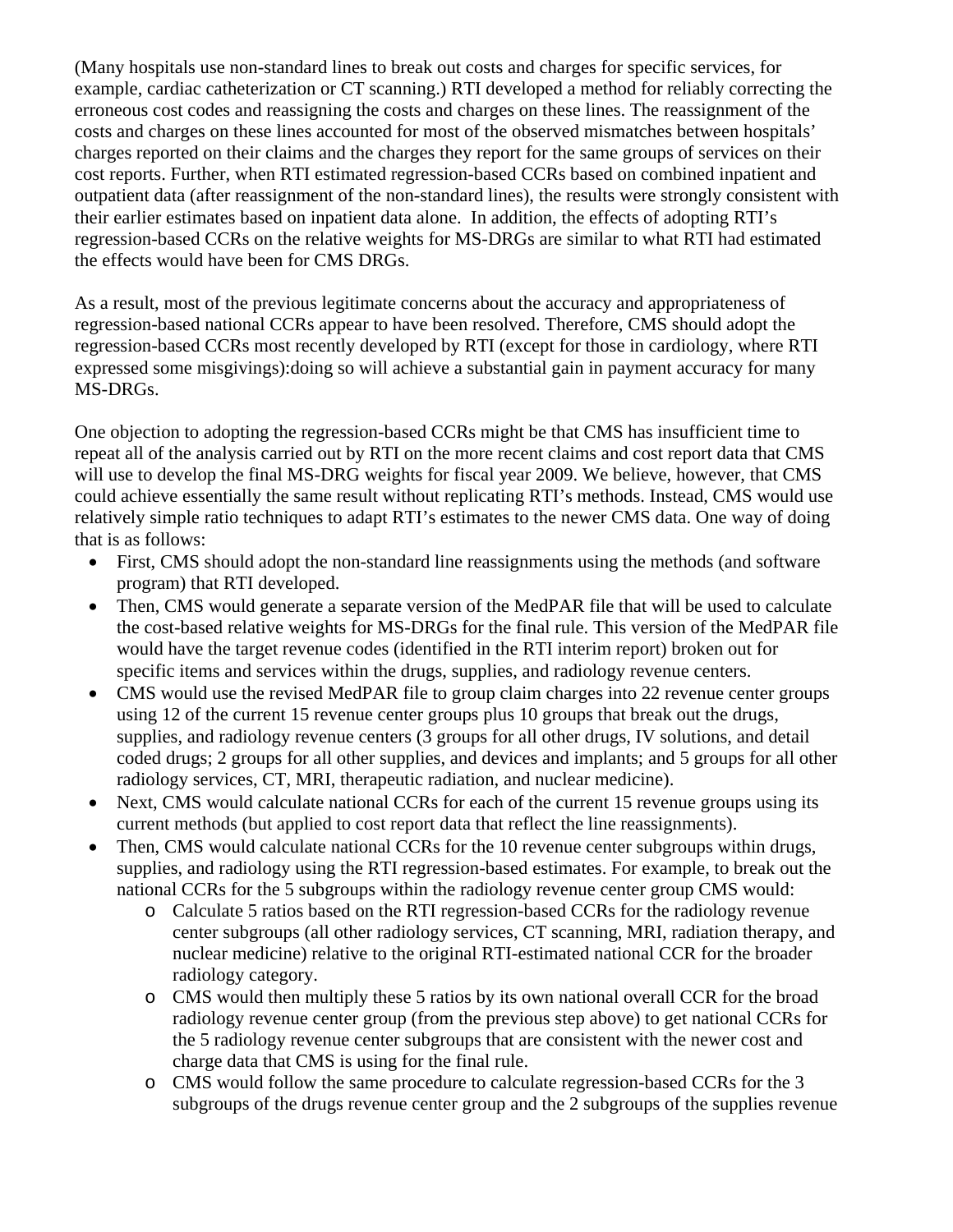center group.

- o CMS would use the 10 estimated national CCRs that result for the drugs, supplies, and radiology subgroups with the national CCRs for the other 12 (of the original 15) revenue center groups from the earlier step above. This would create a total of 22 national revenue center CCRs.
- Finally, CMS would multiply the 22 national revenue center CCRs by the national charges for the 22 revenue center groups for each MS-DRG and sum the resulting cost estimates to get the total cost for each MS-DRG.
- The rest of the calculation and recalibration of cost-based relative weights would proceed as it does now.

 We believe that this approach is feasible and would produce a substantial improvement in payment accuracy with little loss of precision compared with repeating all of RTI's analysis on CMS's updated data set. If CMS can not adopt these changes in time for the fiscal year 2009 final rule, it should make the necessary preparations to adopt them in next year's proposed rule. To be equitable, CMS needs to implement the short term (regression-based) fix for all three revenue centers (radiology, supplies, and drugs). Equity also requires that the long-term fix (more detailed reporting on the cost report and MedPAR file) applies to all three revenue centers: radiology (disaggregating costs into five categories), drugs (three categories) and supplies (two categories).

## **Physician-owned implant and medical device companies**

 CMS reports an increase in physician investment in device manufacturing and distribution companies, as well as group purchasing organizations. Physicians have influence over which devices hospitals purchase, and they recommend specific devices to their patients. Allowing physicians to profit from recommending devices made or distributed by their companies may undermine fair competition and lead to overuse of these products. CMS asks for comments on whether the physician self-referral rules (also known as the Stark rules) should be modified to specifically address these physician-owned companies, or if concerns about these companies are better addressed by existing fraud and abuse laws. In its June 2008 report to the Congress, the Commission discusses the advantages of public reporting of information on physicians' financial relationships with device companies (MedPAC, *Report to the Congress: Reforming the Delivery System*, June 2008). Public reporting could encourage physicians to reflect on the propriety of these arrangements and would allow the media and payers (including Medicare) to explore potential conflicts of interest.

 In addition, physicians could be given an incentive to constrain device costs while maintaining quality through gainsharing, or shared accountability arrangements, which would exert downward pressure on device prices. Under shared accountability agreements with quality safeguards (described further below), hospitals could share savings with physicians when physicians agree to use a standardized set of supplies or devices, which would enable the hospital to negotiate steeper discounts with manufacturers.

# **Gainsharing**

 CMS asks for comments on whether it should issue an exception to the Stark rules that would allow gainsharing (or shared accountability) arrangements between physicians and hospitals. Under shared accountability, hospitals and physicians agree to share savings from reengineering clinical care in the hospital. These arrangements have the potential to encourage cooperation among providers in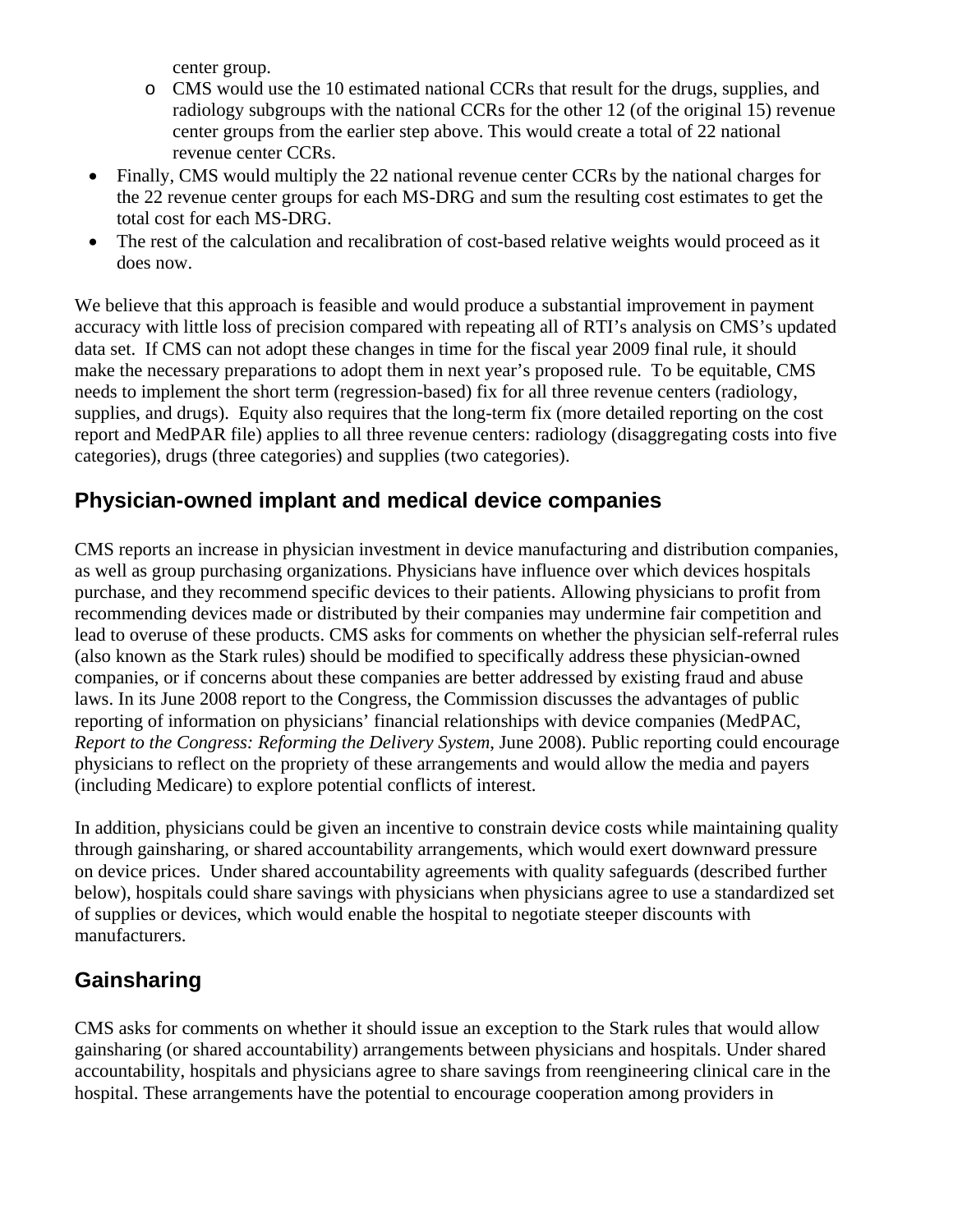reducing costs and improving quality. We have recommended that the Congress grant the Secretary the authority to allow shared accountability arrangements between physicians and hospitals with safeguards to ensure that cost-saving measures do not reduce quality or influence physician referrals (MedPAC, *Report to the Congress: Physician-owned specialty hospitals*, March 2005).

 CMS should take all necessary administrative actions to allow shared accountability with safeguards. We describe potential safeguards in our report on physician-owned specialty hospitals. For example, CMS could require that shared accountability agreements identify specific actions that would produce savings, are transparent and disclosed to patients, include periodic quality reviews by an independent entity, and do not increase physicians' share of savings if physicians increase admissions to the hospital. Ultimately, however, the Congress should modify the civil monetary penalty provision in the Social Security Act, which inhibits broader development of shared accountability arrangements.

# **Disclosure of Financial Relationships Report (DFRR)**

 The commission has expressed some concerns about the growth of various physician-hospital relationships that may be designed to increase the volume of services provided without improving the quality and coordination of care. It is reasonable for CMS to first obtain detailed information on physician-hospital relationships from a sample of hospitals. After the initial data is reviewed, CMS could evaluate whether annual disclosures on a smaller set of variables is warranted. If data gathered from the DFRR suggest that annual disclosures are warranted, future disclosure requirements should be designed to apply to all hospitals, impose a low administrative burden on reporting hospitals, and result in information that is available to the public.

# **Preventable Hospital Acquired Conditions**

 Beginning October 1, 2008, Medicare will no longer assign an inpatient hospital discharge to a higher paying MS-DRG if the only secondary diagnoses on the claim are one or more of eight selected hospital-acquired conditions (HACs) and these conditions were not present on admission. In those cases, Medicare will pay the hospital as though the secondary diagnosis was not present. However, the non-payment provision will apply only when the selected HACs are the only diagnoses on the claim that would otherwise lead to a higher payment. That is, if the claim has at least one non-HAC secondary diagnosis that qualifies as a comorbidity or complication (CC) or a major CC (MCC) that would lead to the same higher payment, the case will continue to be assigned to a higher-paying MS- DRG. In these cases, the hospital will receive the higher payment. As a result, CMS estimates that the policy will reduce Medicare spending by \$50 million to \$60 million per year from fiscal year 2009 through fiscal year 2013, or by less than 0.01 percent of total annual spending on inpatient hospital services.

 Under the law, the policy described above is scheduled to go into effect for the current list of eight HACs on October 1, 2008. For fiscal year 2009, CMS proposes to add up to nine more HACs.

We recommend two different payment policies for HACs depending on whether or not an HAC is a "never event," that is, identified on the National Quality Forum's list of "Serious Reportable Adverse Events." The never events that CMS has included in the Medicare payment policy on HACs are: foreign object retained after surgery, air embolism, blood incompatibility, stage 3 or 4 pressure ulcers, and falls or other injury trauma. For HACs that are never events, the Commission suggests that the presence of the HAC upon discharge should bar assignment to a higher paying MS-DRG regardless of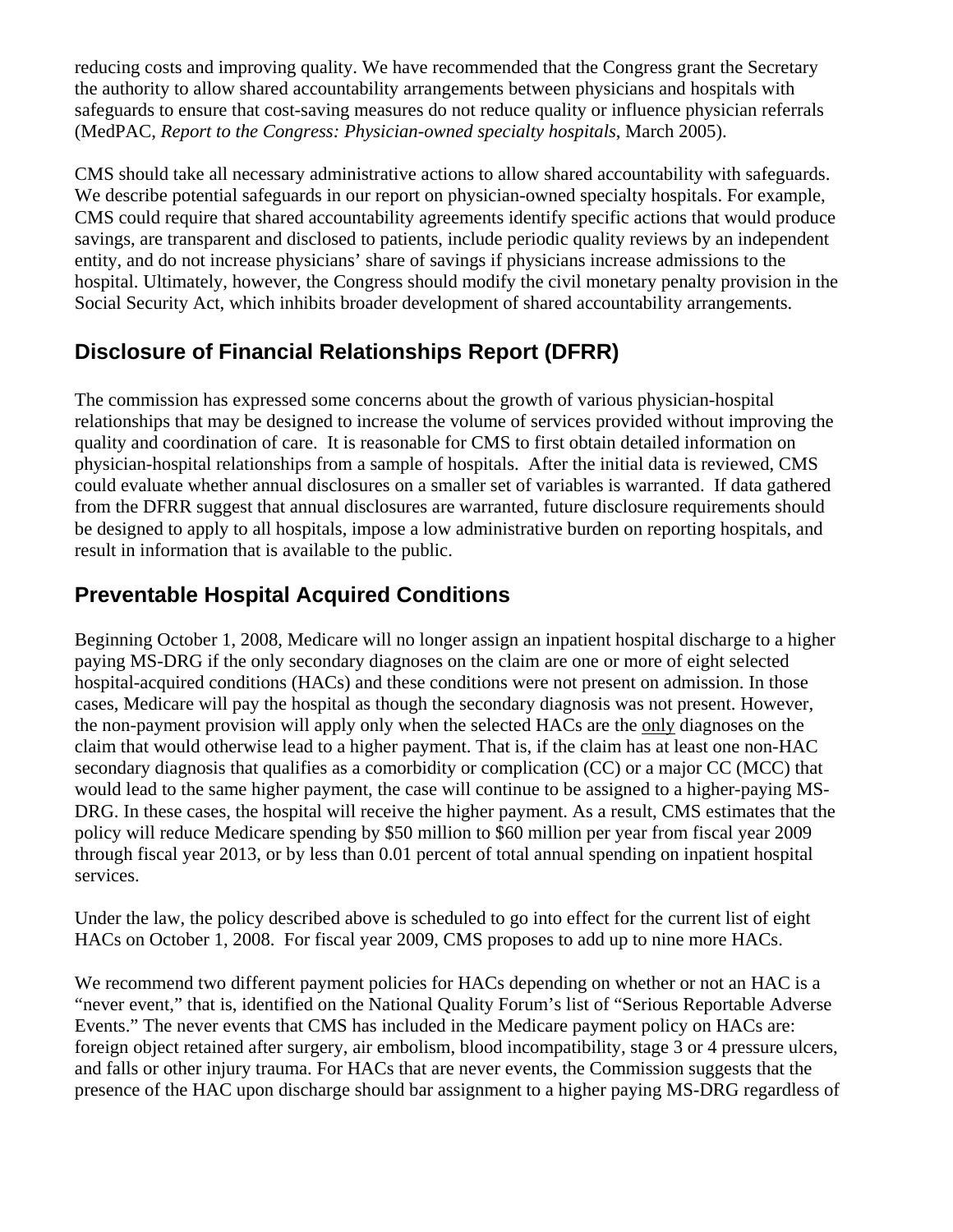any other CCs or MCCs that are on the claim. Although this policy could result in a significant reduction in payment resulting from unrelated complications in these cases, never events reflect such an unacceptable and preventable breach of patient safety and quality that the penalty should be large enough to stimulate hospitals to eliminate them.

 However, even the highest quality hospitals may experience some prevalence of potentially preventable HACs that are not "never events". Consequently, the policy outlined above might have the undesirable effect of disproportionately penalizing hospitals that treat patients with higher than average complexity and severity of illness. For these HACs, MedPAC believes that it may be more appropriate to calculate occurrence rates at the hospital level. To the greatest extent possible, hospital level HAC occurrence rates should be risk-adjusted for patient-specific risk factors, such as the severity of illness, presence of comorbidities, and other clinically relevant factors (which may differ depending on the HAC). Then the risk-adjusted rates should be used as part of the calculation of a hospital's overall performance score in the planned Hospital Value-Based Purchasing (VBP) program. HAC rates should be a separate quality domain within the VBP program, giving CMS the flexibility to vary the weight assigned to these measures relative to the other quality domains such as process of care, patient experience of care, and outcomes. Public reporting of hospitals' HAC rates as part of the larger VBP program would also provide an incentive for hospitals to engage in performance improvement.

# **Reporting and use of Hospital Quality Data**

 The Reporting Hospital Quality Data for Annual Payment Update (RHQDAPU) requires CMS to penalize hospitals that do not successfully report designated quality measures with a 2 percentage point reduction in the market basket update to their payments. The hospital quality information gathered through the initiative is available to the public on the Hospital Compare website.

 CMS is proposing to add 43 new measures for the fiscal year 2009 reporting period, and to retire one existing measure. However, for some of the new measures, hospitals will not have to affirmatively report data to CMS. Instead, CMS will calculate them from administrative data. If the proposals are adopted, the total number of measures for reporting for fiscal year 2010 would be 72. The proposed list of new measures includes readmissions of Medicare patients within 30 days post-discharge for three selected conditions.

 The Commission strongly supports CMS's efforts to move Medicare toward value-based purchasing and in that spirit we support additional quality data collection. Given the importance of collecting quality of care data from providers, we recommend that quality data reporting should be required as a condition of participation for all acute care hospitals. Also, we noted in our previous work on criteria for Medicare pay-for-performance programs that collecting and analyzing provider performance measurement data should not be unduly burdensome for either the provider or the Medicare program. We therefore encourage CMS to minimize the proposed additional reporting burden on hospitals whenever possible, for example by leveraging data reports that hospitals already submit voluntarily to state health agencies or hospital associations.

 While we support all of the proposed additional quality data reporting, the Commission suggests that CMS might consider developing composite measures for public reporting and presentation purposes, for example on the Hospital Compare website. If all 72 proposed measures were presented individually, the sheer number of them may be overwhelming for beneficiaries and others who are interested in using the information to differentiate quality of care among several hospitals in a given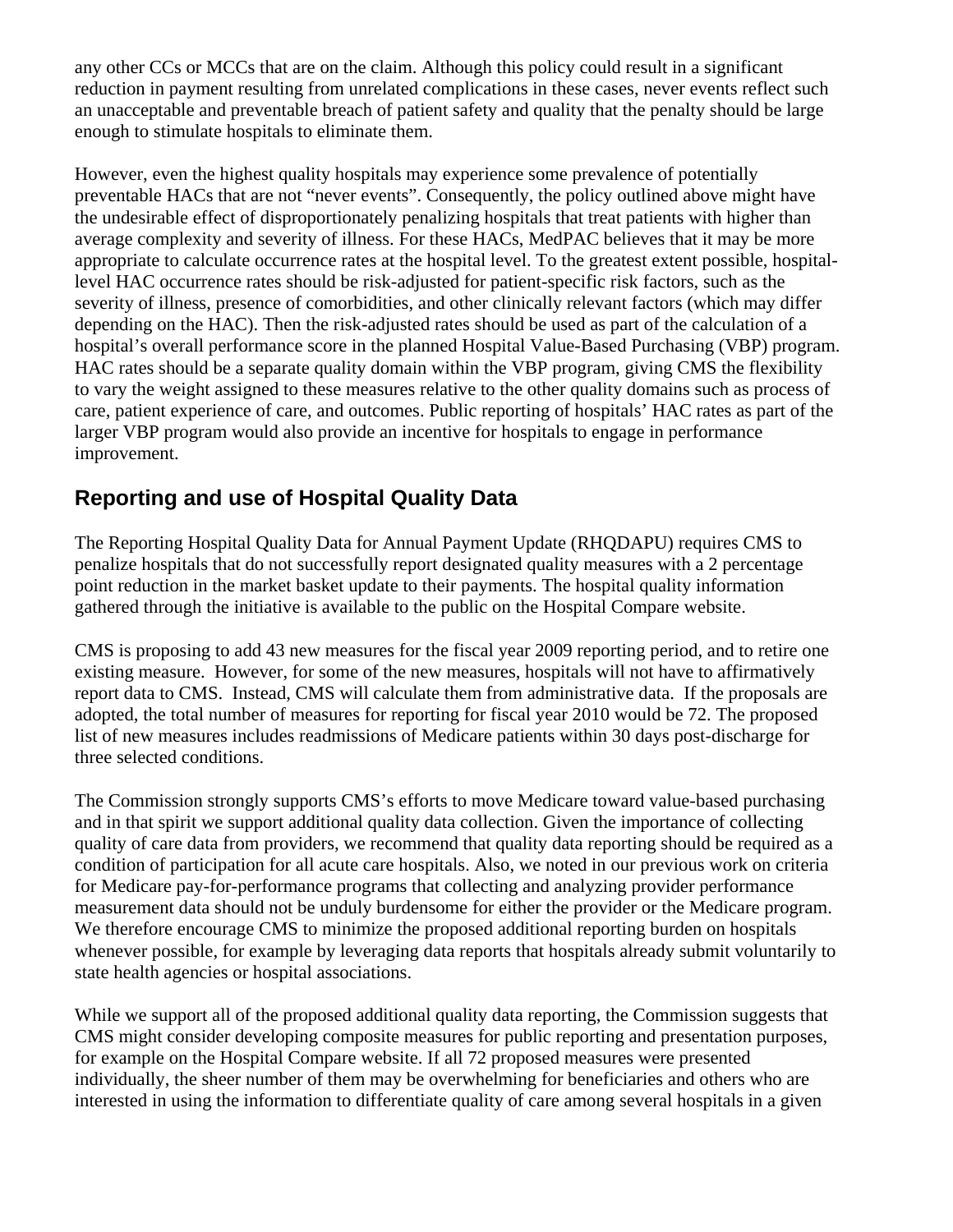community. If technically feasible, reliable and valid, appropriate composite measures could convey the essence of quality differences in a more easily-understood format. CMS could continue to make the individual quality measures publicly available for those interested in more detail.

# **Changes to the capital IME adjustment**

 In the fiscal year 2008 final rule for IPPS hospitals, CMS proposed to reduce the capital IME adjustment by half for fiscal year 2009 and then eliminate the adjustment in fiscal year 2010. CMS bases its assessment on an analysis of Medicare capital margins, which show that teaching hospitals have substantially higher capital margins than other hospitals.

 MedPAC analysis over the past decade has consistently shown that capital and operating IME adjustments have been set substantially above what can be empirically justified, leading to large disparities in financial performance under Medicare between teaching and nonteaching hospitals. The Commission in its March 2007 and 2008 reports to the Congress recommended that the operating IME adjustment be reduced from 5.5 percent to 4.5 percent per 10 percent increment in teaching intensity and that the funds obtained from reducing the IME adjustment be used to fund a quality incentive payment program. The reduction in IME payments from eliminating the capital IME adjustment would be smaller than the effect of the Commission's recommendation.

## **Proposed changes to the post acute transfer policy**

 The Secretary proposes to extend the time frame for application of the post-acute transfer policy for discharges to home health care from three days to seven days. We have questions about the need for this policy change.

We do not believe that the analytic findings that CMS presents in the proposed rule indicate a problem with the current three-day window. If hospitals have frequently delayed the start of home care to circumvent the transfer policy, we would expect to see a spike in the number of home health admissions that start four days after discharge. Our analysis of hospital and post-acute care claims in 2005 and 2006 finds no evidence of such a spike in home health use four days after discharge. In addition, the distribution of claims by the number of days between hospital discharge and the beginning of home health care is similar between DRGs subject to the transfer policy and those that are not subject to the transfer policy. This suggests that there has not been significant gaming of the system under the current three-day window. CMS needs to provide stronger support for why this change is needed.

# **Hospital wage index**

 MedPAC looks forward to seeing CMS's analysis of our proposals to create a new wage index. As an interim step, we support the proposed statewide budget neutrality calculation for rural floors and the imputed rural floor.

 In our June 2007 Report to the Congress, MedPAC recommended that "The Congress should repeal the existing hospital wage index statute, including reclassifications and exceptions, and give the Secretary authority to establish new wage index systems." One of the troubling exceptions under current law is the rural floor, which requires that all wage indexes in a state be above the state's rural wage index. This policy is designed to benefit urban hospitals, not rural hospitals. It is built on the